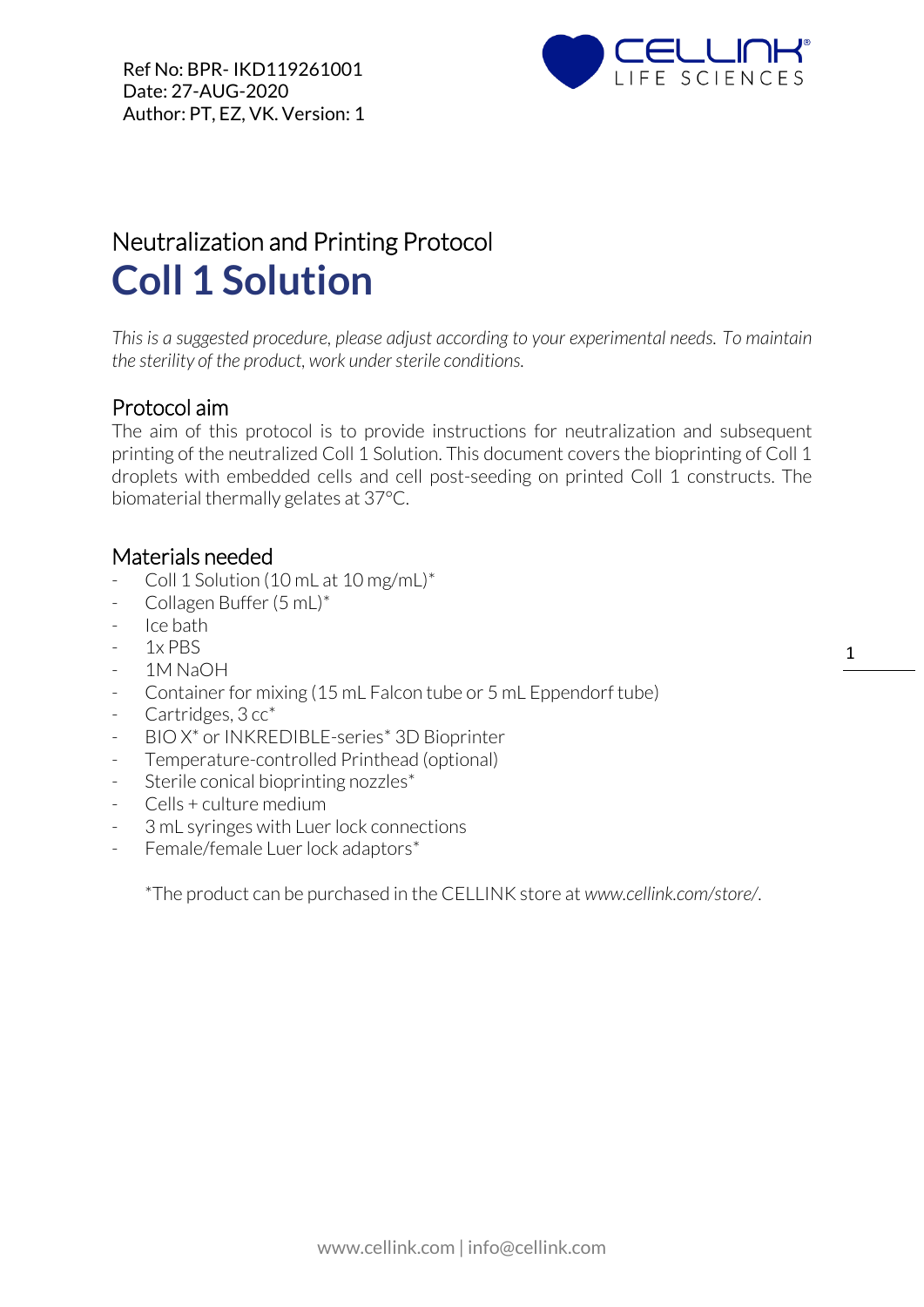

# Protocol for neutralization

During the whole procedure keep all materials on ice. Cool down the Coll 1 solution after every component is added.

| Step           | <b>Title</b>                          | Material                                                        | Description                                                                                                                                                                                                                                                                                                                                                                                                                                                                                                                                                                                                  |
|----------------|---------------------------------------|-----------------------------------------------------------------|--------------------------------------------------------------------------------------------------------------------------------------------------------------------------------------------------------------------------------------------------------------------------------------------------------------------------------------------------------------------------------------------------------------------------------------------------------------------------------------------------------------------------------------------------------------------------------------------------------------|
| $\mathbf{1}$   | Coll 1<br>preparation                 | - Vial of Coll 1<br>Solution<br>- Collagen Buffer<br>- Ice bath | Place the vial of Coll 1 Solution and the<br>Collagen Buffer on ice to keep them cool.<br>Cs is the concentration of the original Coll<br>1 Solution (10 mg/mL).<br>Record the desired final volume of the<br>bioink (V <sub>INK</sub> , mL).<br>the<br>desired<br>Record<br>final<br>Coll<br>1<br>concentration after neutralization $(C_F)$ .<br>Note: C <sub>F</sub> and C <sub>S</sub> cannot be the same,<br>otherwise<br>the<br>solution would<br>not<br>be<br>neutralized (refer to Table 1).                                                                                                         |
| $\overline{2}$ | Calculations<br>for<br>neutralization | - Calculator<br>(optional)                                      | Volume of needed Coll 1 Solution:<br>$V_{\text{coll 1}}\left(mL\right) = \frac{C_{\text{F}} \times V_{\text{INK}}}{C_{\text{S}}}$<br>Volume of Collagen Buffer:<br>$V_{CB}$ (mL) = $V_{Coll1} \times 0.154$<br>Volume of 1M NaOH:<br>$V_{NaOH} (mL) = V_{Coll1} \times 0.025$<br>Volume of 1x PBS to reach CF:<br>$V_{PBS} (mL) = V_{INK} - V_{Coll 1} - V_{CB} - V_{NaOH}$                                                                                                                                                                                                                                  |
| 3              | Neutralization-                       | 1x PBS<br>1M NaOH<br>Container for<br>mixing<br>Ice bath        | Mix $V_{coll,1}$ and $V_{CB}$ in a sterile container<br>with a suitable volume capacity by<br>vortexing or pipetting up and down. Be<br>extra careful with keeping the solution<br>cool once the $V_{CB}$ is added as Coll 1 may<br>self-assemble if heated.<br>Add $V_{NaOH}$ to the mixing container.<br>Note: The natural material oxidation after the<br>vial opening may affect the material pH.<br>Therefore, if using previously opened vial, it is<br>recommended to proceed by adding $V_{NaOH}$ by<br>smaller volume steps, until the color of the<br>solution corresponds to a pH between 6.9-7.3 |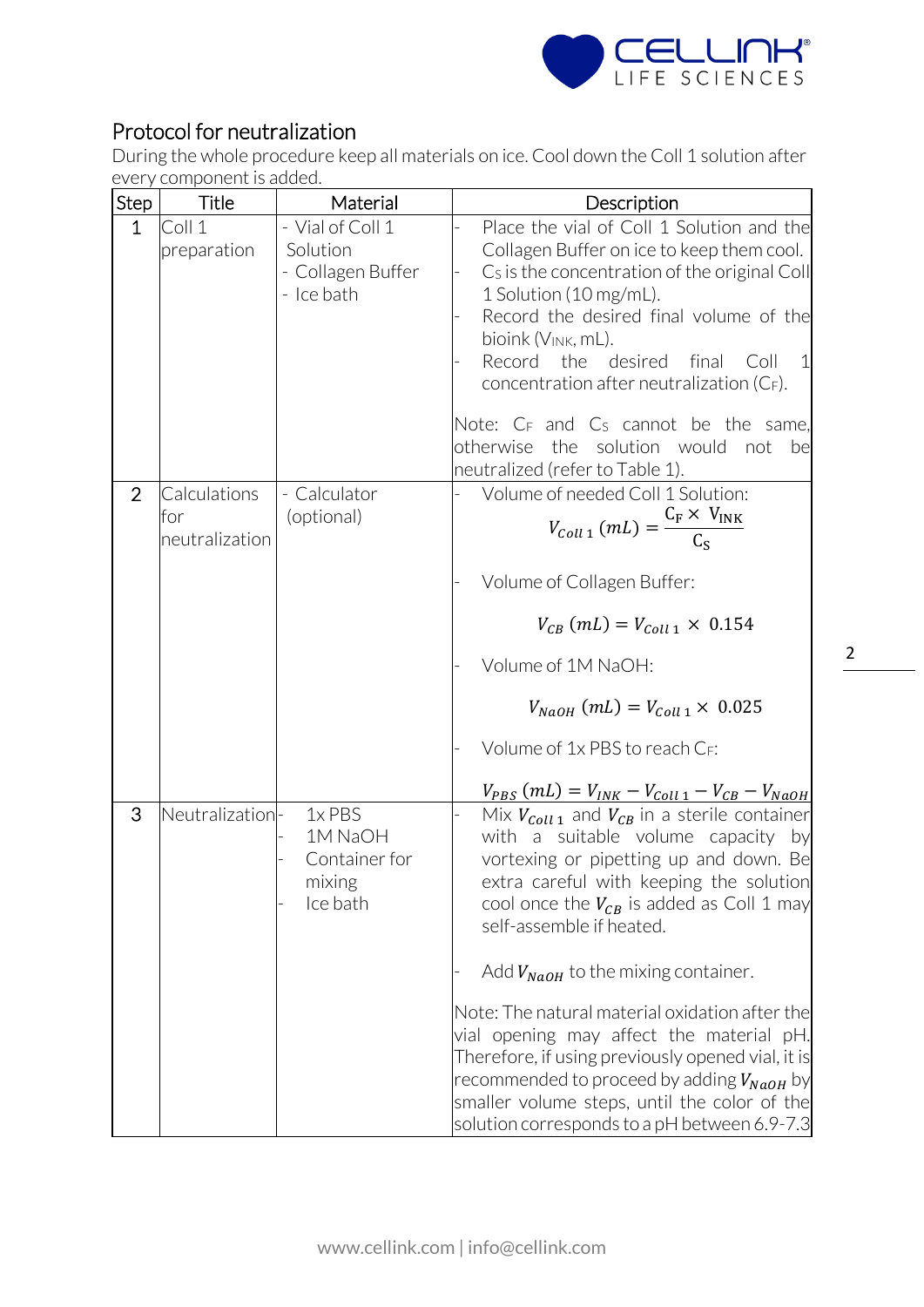

|  | (refer to Figure 1). Note down the volume<br>used. Cool on ice.                                      |
|--|------------------------------------------------------------------------------------------------------|
|  | Add $V_{PBS}$ to the mixing container and<br>homogenize by pipetting up and down or<br>by vortexing. |

| Table 1. Preparation of Coll 1 biomaterial with different concentration. |  |  |
|--------------------------------------------------------------------------|--|--|
|                                                                          |  |  |



Figure 1. Illustration of solution color correspondence to pH [1].

*[1[\]https://bit.ly/3lmRoCv](https://bit.ly/3lmRoCv)*

## Protocol for printing of neutralized Coll 1 solution

Make sure to follow the neutralization protocol above prior to following the printing protocol. This printing protocol works best using the BIO X equipped with the Temperature-controlled Printhead. If using the INKREDIBLE+ system, the printing procedure should be performed fast to prevent the solution from warming and gelling in the cartridge during the experiment.

| Step | Title                                     | Material                                        | Description                                                                                                                                                                |
|------|-------------------------------------------|-------------------------------------------------|----------------------------------------------------------------------------------------------------------------------------------------------------------------------------|
|      | Prepare Coll-<br>1 for mixing $\parallel$ | Neutralized Coll 1-<br>solution<br>3 mL syringe | Cool down Coll 1 on ice for 10 min to make<br>sure it remains in the liquid state.<br>Transfer the solution into a 3 mL syringe<br>using the following procedure: remove a |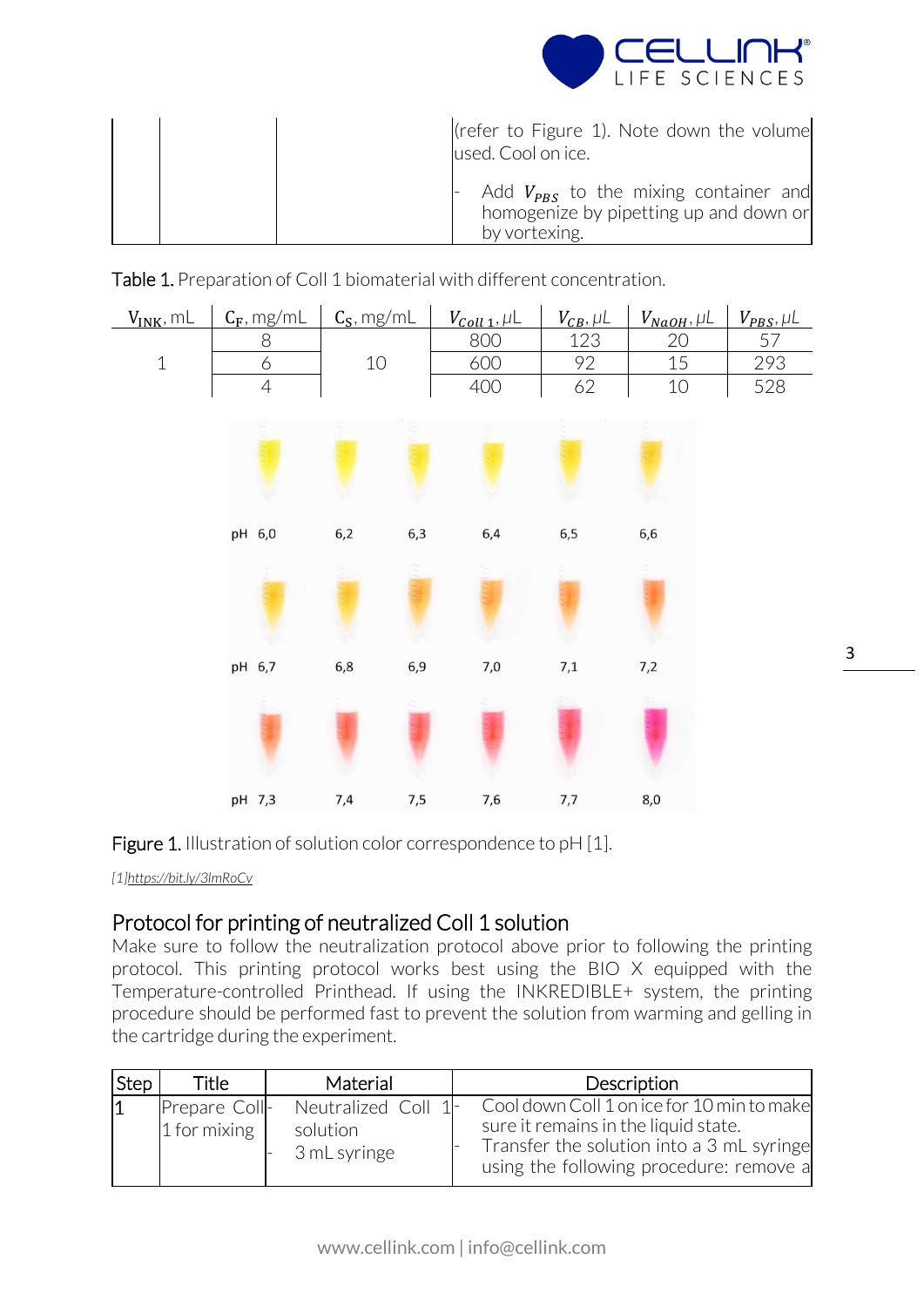

| $\overline{2}$ | Mix Coll 1<br>with cells | Cell suspension in a<br>syringe                                 | syringe plunger $\rightarrow$ cap the syringe $\rightarrow$ pour<br>the Coll 1 solution in the syringe $\rightarrow$ insert<br>the plunger $\rightarrow$ flip the syringe $\rightarrow$ release<br>the tip cap to evacuate the air.<br>If cells will be post-seeded on<br>printed<br>constructs, move directly to step 3. |
|----------------|--------------------------|-----------------------------------------------------------------|---------------------------------------------------------------------------------------------------------------------------------------------------------------------------------------------------------------------------------------------------------------------------------------------------------------------------|
|                |                          | Cooled Coll 1<br>solution<br>Female/female<br>Luer lock adaptor | Mix ten parts of Coll 1 solution with one part<br>of cell suspension without introducing air<br>bubbles to the mixture. For detailed<br>instructions see the Mixing cells Protocol.                                                                                                                                       |
|                |                          |                                                                 | Attach the Coll 1 solution syringe to the<br>syringe with cell suspension using a<br>female/female Luer lock adaptor.                                                                                                                                                                                                     |
|                |                          |                                                                 | Carefully mix the solution with the cell<br>suspension by gently pushing them back<br>and forth between the syringes.                                                                                                                                                                                                     |
|                |                          |                                                                 | Note: Suggested cell suspension density is<br>5x10 <sup>6</sup> cells/mL to 10x10 <sup>6</sup> cells/mL.                                                                                                                                                                                                                  |
|                |                          |                                                                 | Note: To avoid an air gap when mixing the<br>solution and the cell suspension, carefully pre-<br>fill the Luer lock adaptor with Coll 1 solution<br>before attaching the syringe with the cell<br>suspension.                                                                                                             |
| 3              | Load the<br>cartridge    | Cartridge, 3 cc<br>Coll 1 mixed with                            | Transfer the cell-containing solution to<br>the cartridge and cap it.                                                                                                                                                                                                                                                     |
|                |                          | cells<br><b>Sterile Conical</b><br>Bioprinting nozzles,         | If using the BIO X, pre-cool the printhead<br>to 5°C. If using the INKREDIBLE-series,<br>cool down the cartridge on ice if needed.                                                                                                                                                                                        |
|                |                          | 25G                                                             | Note: The printing temperature can be<br>increased to 10°C or 15°C, but this will<br>reduce the time available for Coll 1 printing<br>process prior to its inadvertent self-assembly.                                                                                                                                     |
|                |                          |                                                                 | Place the cartridge in the printhead and<br>cap with a bioprinting nozzle of choice.                                                                                                                                                                                                                                      |
| 4              | Printing                 | Bioprinter (BIOX<br>or INKREDIBLE<br>series)                    | Print droplets with the desired size in a<br>mould or well plate.                                                                                                                                                                                                                                                         |
| 5              | Crosslinking             |                                                                 | Coll 1 can be crosslinked via thermal gelation.                                                                                                                                                                                                                                                                           |
|                |                          |                                                                 | Warm the printed construct to 37°C until<br>gelation occurs, approx. 10-15 min. The<br>BIO X heated print bed or incubation can<br>be alternatively used. Refer to Figure 1 for<br>thermal gelation behavior of Coll 1 with<br>different final concentration.                                                             |